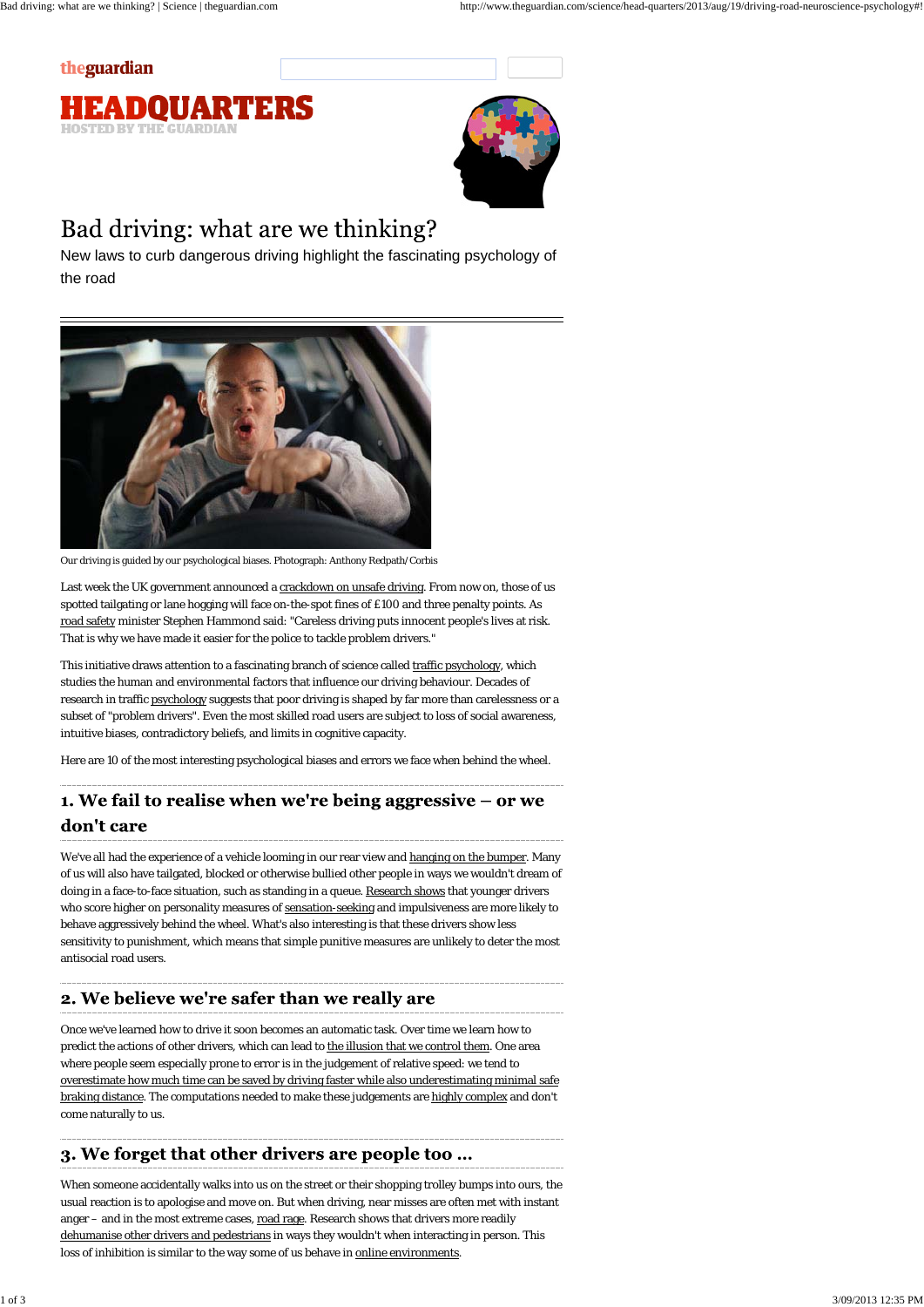## 4. ... yet we behave more aggressively to those of 'lower status'

| More from the Guardian What's this? More from around the                              | What's this?                                                           |  |
|---------------------------------------------------------------------------------------|------------------------------------------------------------------------|--|
| Jamie Oliver: My family values 30 Aug 2013                                            | web                                                                    |  |
| Why twerking Miley Cyrus thinks there's no such thing<br>as bad publicity 29 Aug 2013 | Sydney man's singlet too 'offensive' for Darwin - Sunrise<br>(Sunrise) |  |

One interesting paradox is that even though we're prone to dehumanising other drivers, we still act according to social status. Decades of research shows that prolonged honking, tailgating, and other aggressive behaviours are more likely if the aggressor believes they are the more important driver. What's particularly interesting is that these judgements can be based simply on the vehicles involved, with no knowledge of the person behind the wheel: larger cars generally outrank smaller cars and newer cars trump older ones. Drivers of more expensive cars are also more likely to behave aggressively toward pedestrians.

#### 5. We believe we can see everything happening around us

 $\bullet \bullet \bullet$ 

This one is for all the nose pickers and earwax excavators. It isn't really an issue of safety (or is it?), but you know who you are and unfortunately so do we.

# 7. We attribute near misses to a lack of ability in other drivers ...

Our senses receive far more information than we can process at once, which makes brain systems of attention crucial for focusing resources on the most important events. Most of the time we fail to appreciate the enormous amount of information we miss, and this can add to a false sense of security on the road. If you don't believe how fallible your attention is, try these simple tests devised by psychologist Dan Simons, here and here. The results will shock you.

#### 6. ... yet we also think other drivers can't see us

We generally drive less carefully and more aggressively when we're alone than when we have passengers. It isn't clear why this is, or whether we're conscious of this change in our behaviour.

#### 10. We believe hands-free car phones are safe.

In general, we fail to account for situational reasons as to why other drivers might get in our way or seem to act dangerously. Psychologists call this the fundamental attribution error – we tend to attribute the mistakes of others to their personality or ability ("what an idiot!", "what a terrible driver!"), while excusing our own errors as situational ("that bit of road is dangerous", "I had to drive that fast or I would have been late").

#### 8. ... while at the same time overestimating our own skills

Previous Next Blog home



If you think you're a highly skilled driver, the chances are you're not. About 80-90% of drivers believe they have above-average ability, and the more skilled we believe we are at something, the less likely it is to be true. This tendency for us to be blind to our own incompetence is called the Dunning-Kruger effect. Of course, the upside is that if you believe you're a terrible driver, you're probably not as bad as you think.

#### 9. We drive more recklessly when we're going solo

In the UK it is illegal to use a hand-held mobile phone while driving, whereas hands-free alternatives are allowed. This is a great example of the law lagging behind science: evidence shows that using a hands-free car phone is no less dangerous than talking on a hand-held mobile phone. What makes these phone conversations unsafe isn't so much the act of holding the phone as being distracted by

the conversation. The lack of body language makes such conversations especially demanding, requiring us to commit more cognitive resources and further distracting us from the road.

Driving is one of the most complicated behavioural tasks we accomplish in our lives. The fact that it seems so mundane – and that there are relatively few accidents – is a testament to the elegance of highway engineering, the genius of traffic signalling, and the sophistication of the human brain. Still, next time you're behind the wheel and feel annoyed, frustrated or have an itchy nose, ask yourself: are you falling prey to any of the above?